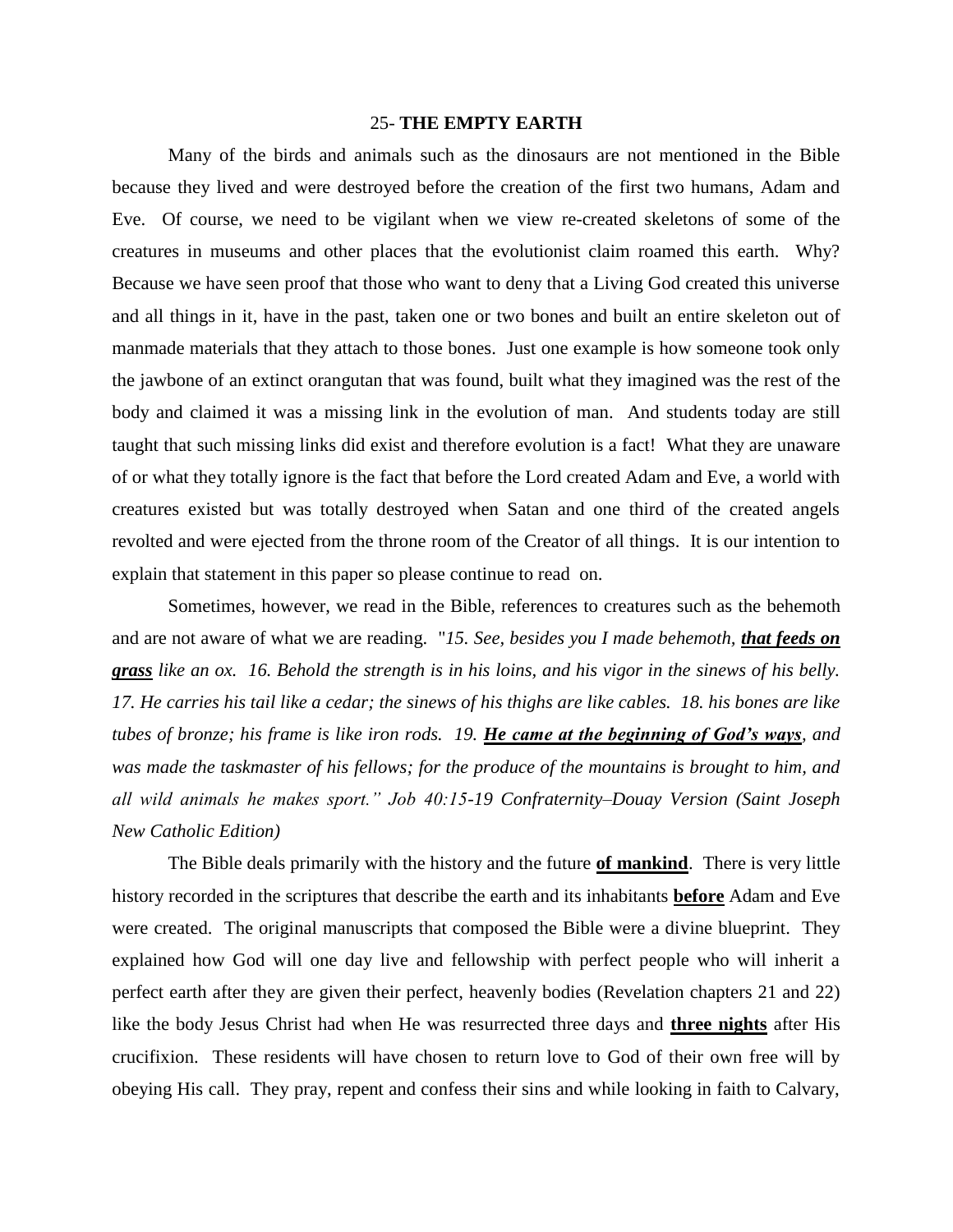ask that the payment Jesus Christ gave on the cross, pay for the sin debt they owe.

Of course, there **are** verses in the Bible that tell us what happened on this earth before man was created. Many of us make the assumption that the events of Genesis 1:1 and the events of Genesis 1:2 happened at the same time. **That could not be true**. We find in the book of Isaiah, chapter 45, verse 18 (printed below), that **God created the earth to be inhabited**. But because the Lord knows all things past, present and future (foreknowledge), He knew Satan and one third of the created angels were going to revolt against His exclusive lordship over all created things and He had no intention of having Adam and Eve and their descendants destroyed.

## **Satan And His Angels Were Cast Out Of Heaven!**

Jesus Christ said to His disciples*, " <sup>16</sup>He who hears you hears me, and he who rejects you rejects me, and he who rejects me rejects him who sent me." <sup>17</sup>The seventy returned with joy, saying, "Lord, even the demons are subject to us in your name!" <sup>18</sup>And he said to them, "I saw Satan fall like lightning from Heaven." Luke 10:16-18 (Revised Standard Version)*

*" <sup>7</sup>And there arose a war in the heaven. Michael and his angels went forth to do battle with the Dragon. And the Dragon fought, and his angels. Yet they did not have the power to win out. Neither was there found any longer place for them in the heaven. And the Dragon, the great one, was thrown down once for all, the snake, the ancient snake, the one called the Devil and the Satan, he who deceives the entire inhabited earth. He was thrown into the earth, and his angels were thrown down with him." Revelation 12:7 (Wuest New Testament: An Expanded Translation)*

When Lucifer (Satan) and his angels were cast out of the Third Heaven, τρίτος οὐρανός (pronounced tree'-tos oo-ran-os' in English), they came back to the material part of the Lords creation and they took out their wrath on God's perfect, material creation like a spoiled child would go around kicking over the furniture because they cannot have their way. That is why Genesis 1:2 tells us that the earth lay waste and empty for a length of time (measured eternity) after it was damaged. In fact we find that according to Genesis 1:2, it was empty of all apparent life, it lay in darkness (it was not receiving sunlight) and it was covered with water. Personally, we believe that without heat, the water turned into ice. We do not know the time span between Genesis 1:1 and Genesis 1:2. It could have been a year, it could have been a thousand years, it could have been a million years, or it could have been a billion years or more. Please remember the scriptures tell us that a thousand years is as a day to the Lord (Psalm 90:4; 2nd Peter 3:8).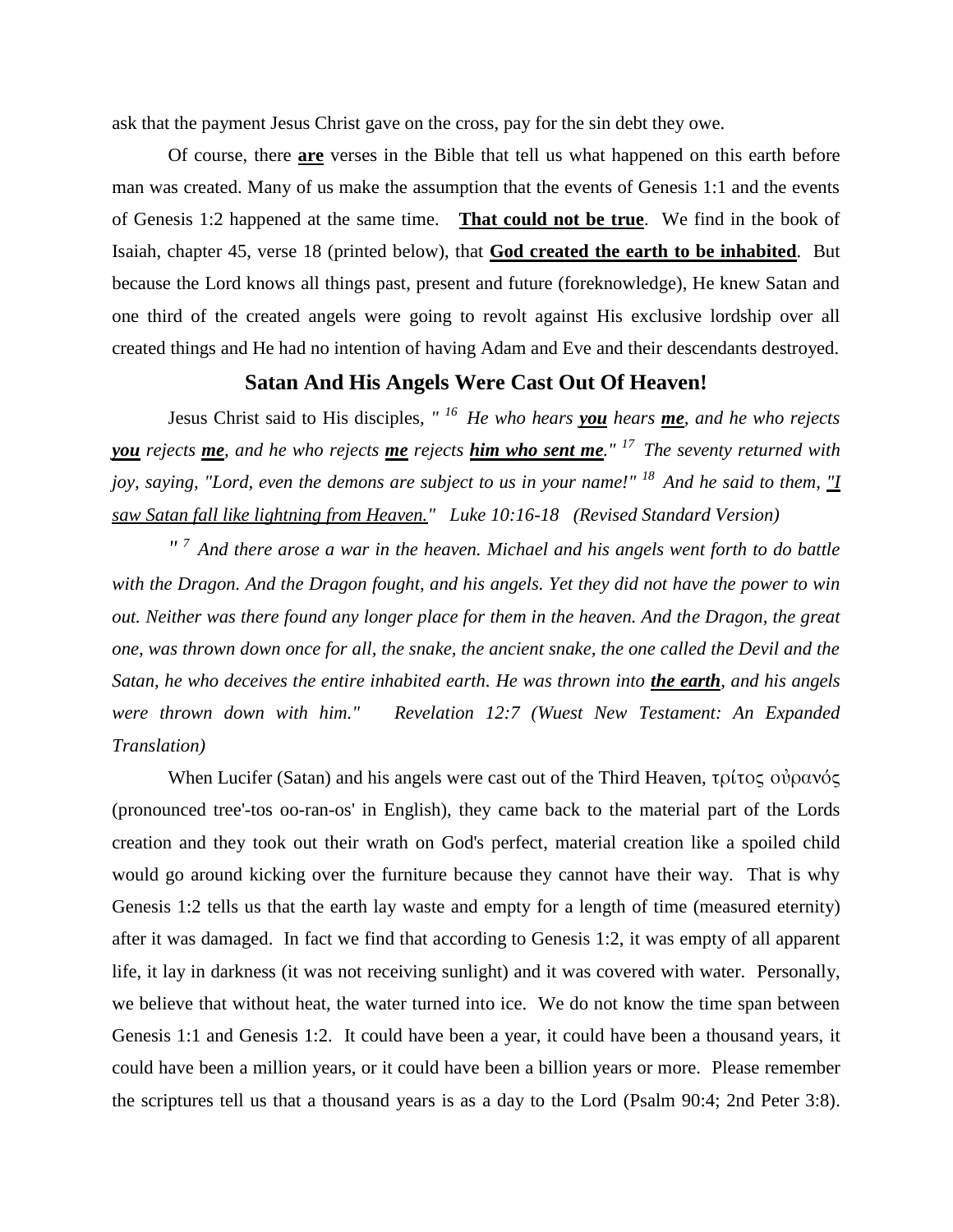Probably, the earth had vegetation and many living creatures that lived on this earth prior to Lucifer's revolt that we do not have living on this earth today just as we probably had vegetation and living creatures that died during "Noah's Flood" that we do not have living on this earth today.

One of the scriptures that describes Lucifer's revolt is found in Isaiah 14:9-15,  $\frac{1}{9}$  Sheol *from beneath is moved for thee to meet [thee] at thy coming, stirring up the dead for thee, all the he-goats of the earth; making to rise from their thrones all the kings of the nations. <sup>10</sup>All of them shall answer and say unto thee, Art thou also become powerless as we; art thou become like unto us! <sup>11</sup>—Thy pomp is brought down to Sheol, the noise of thy lyres: the maggot is spread under thee, and worms cover thee. <sup>12</sup>How art thou fallen from heaven, Lucifer, son of the morning! Thou art cut down to the ground, that didst prostrate the nations! <sup>13</sup>And thou that didst say in thy heart, I will ascend into the heavens, I will exalt my throne above the stars of God, and I will sit upon the mount of assembly, in the recesses of the north; <sup>14</sup>I will ascend above the heights of the clouds, I will be like the Most High: <sup>15</sup>none the less art thou brought down to Sheol, to the recesses of the pit." Isaiah 14:9-15 (Darby)* 

*" <sup>11</sup>Moreover the word of the LORD came to me, saying, <sup>12</sup>"Son of man, take up a lamentation for the king of Tyre, and say to him, 'Thus says the Lord GOD: "You were the seal of perfection, Full of wisdom and perfect in beauty. <sup>13</sup>You were in Eden, the garden of God; Every precious stone was your covering: The sardius, topaz, and diamond, Beryl, onyx, and jasper, Sapphire, turquoise, and emerald with gold. The workmanship of your timbrels and pipes Was prepared for you on the day you were created. <sup>14</sup>"You were the anointed cherub who covers; I established you; You were on the holy mountain of God; You walked back and forth in the midst of fiery stones. <sup>15</sup>You were perfect in your ways from the day you were created, Till iniquity was found in you. <sup>16</sup>"By the abundance of your trading You became filled with violence within, And you sinned; Therefore I cast you as a profane thing Out of the mountain of God; And I destroyed you, O covering cherub, From the midst of the fiery stones. <sup>17</sup>"Your heart was lifted up because of your beauty; You corrupted your wisdom for the sake of your splendor; I cast you to the ground, I laid you before kings, That they might gaze at you. <sup>18</sup>"You defiled your sanctuaries By the multitude of your iniquities, By the iniquity of your trading; Therefore I brought fire from your midst; It devoured you, And I turned you to ashes upon the earth In the sight of all who saw you. <sup>19</sup>All who knew you among the peoples are astonished at you; You*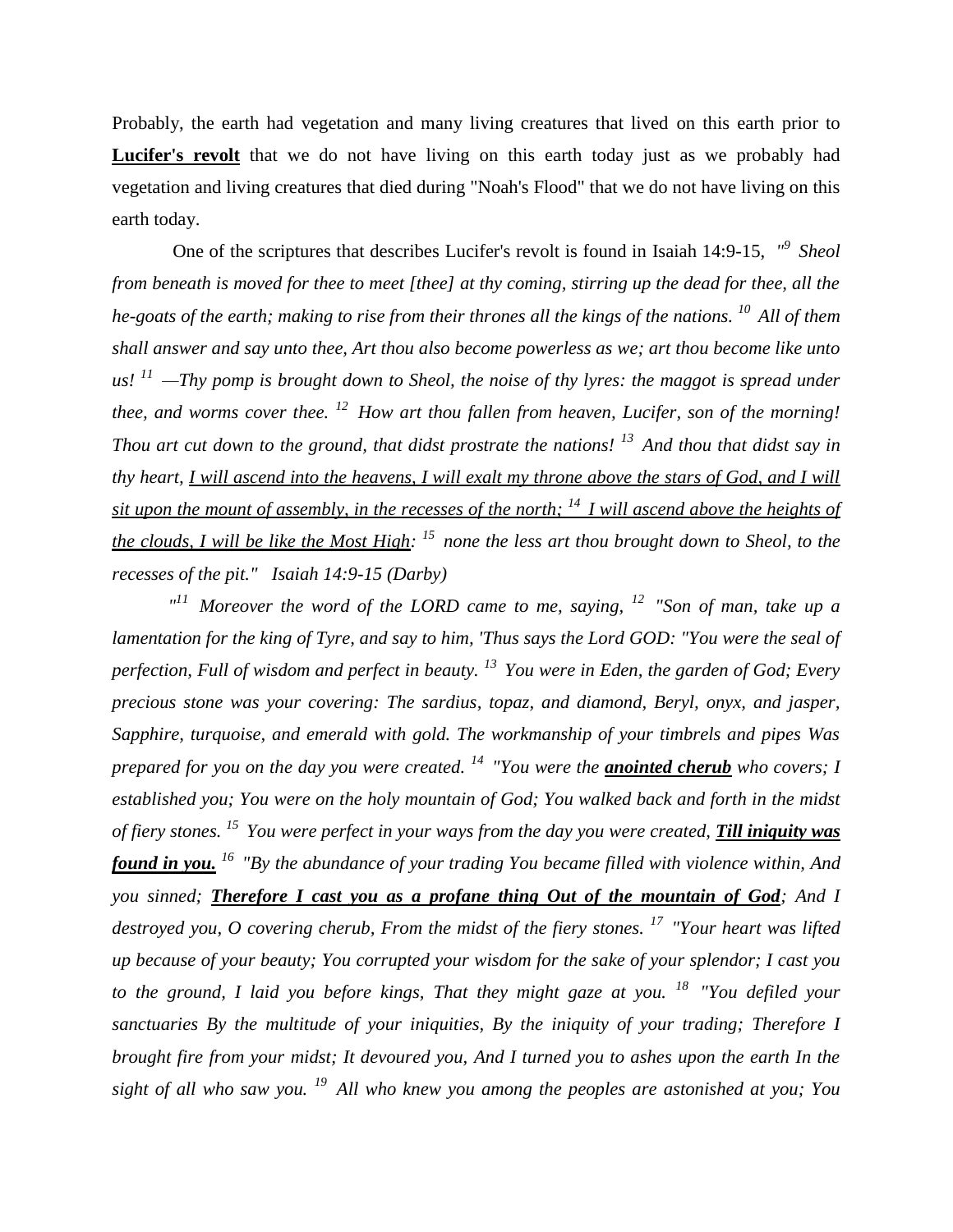*have become a horror, And shall be no more forever." Ezekiel 28:11-19 (New King James Version)* 

*" <sup>5</sup>Now I want to remind you, though you know all these things: The Lord first saved a people out of Egypt and later destroyed those who did not believe; <sup>6</sup>and He has kept, with eternal chains in darkness for the judgment of the great day, the angels who did not keep their own position but deserted their proper dwelling." Jude 1:5-6 (Holman Christian Standard Bible)*

*" <sup>4</sup>For if God did not spare the angels when they sinned, but condemned them to the chains of Tartarus and handed them over to be kept for judgment; <sup>5</sup>and if he did not spare the ancient world, even though he preserved Noah, a herald of righteousness, together with seven others, when he brought a flood upon the godless world; <sup>6</sup>and if he condemned the cities of Sodom and Gomorrah (to destruction), reducing them to ashes, making them an example for the godless (people) of what is coming; <sup>7</sup>and if he rescued Lot, a righteous man oppressed by the licentious conduct of unprincipled people <sup>8</sup>(for day after day that righteous man living among them was tormented in his righteous soul at the lawless deeds that he saw and heard), <sup>9</sup> <i>then the Lord knows how to rescue the devout from trial and to keep the unrighteous under punishment for the day of judgment, <sup>10</sup>and especially those who follow the flesh with its depraved desire and show contempt for lordship." 2 Peter 2:4-10 (New American Bible-United States Conference of Catholic Bishops)* 

## **The Creation**

*"For this is what the LORD says -- he who created the heavens, he is God* (The Hebrew word is pronounced "El-o-heem" in English and is best understood as "The Three Mighty Ones")*; he who fashioned and made the earth, he founded it; he did not create it to be empty, but formed it to be inhabited -- he says: "I am the LORD, and there is no other." Isaiah 45:18 New International Version*

Genesis 1:2 tells us, however, that the earth became wastes and empties and darkness was upon the face of the deep. *" <sup>1</sup>In the beginning God created the heaven and the earth. <sup>2</sup>And the earth was without form, and void; and darkness was upon the face of the deep. And the Spirit of God moved upon the face of the waters. <sup>3</sup>And God said, Let there be light: and there was light."*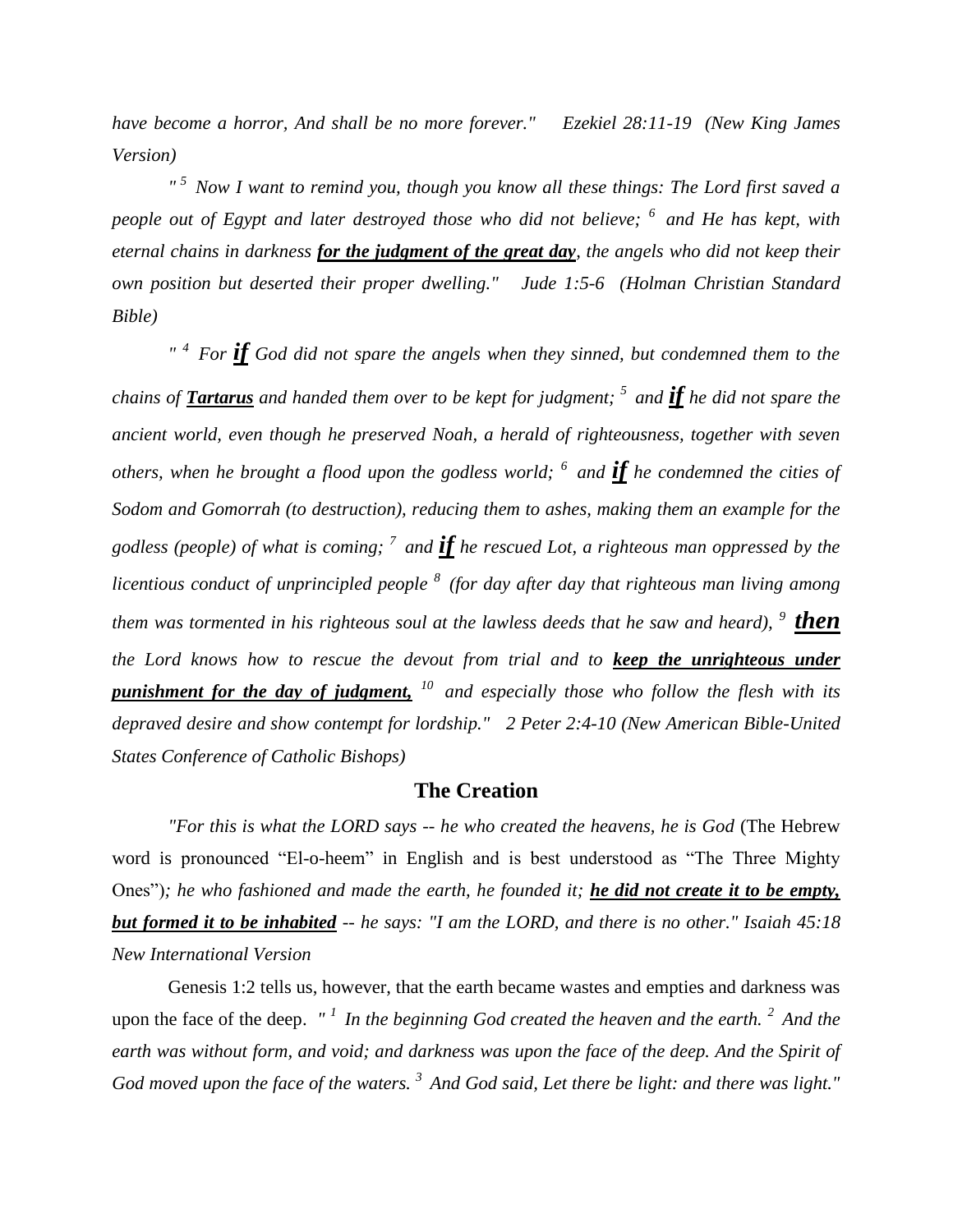*Genesis 1:1-3 (King James Version)* Isaiah 45:18 we quoted above said that when God created the earth in Genesis 1:1, He created the earth to be inhabited but according to Genesis 1:2 the earth was covered with water and was uninhabitable. Something had happened between Genesis 1:1 and Genesis 1:2 to cause chaos on this earth.

## **Lucifer's Rebellion**

**T**o understand the event that happened, we must go back to the original creation. Jehovah (The Self-Existent Eternal One) works in an orderly manner. One of the first things God created were angels. They shouted and rejoiced as God completed His creation. "*"Where were you when I laid the earth's foundation? Tell me, if you understand. 5 who marked off its dimensions? Surely you know! Who stretched a measuring line across it? 6 On what were its footings set, or who laid its cornerstone 7 while the morning stars sang together and all the angels shouted for joy?" Job 38:4-7 (New International Version)* 

Again, *" <sup>1</sup>In the beginning* (The Hebrew word is pronounced "El-o-heem" in English and is best understood as "The Three Mighty Ones") *created the heaven and the earth. <sup>2</sup> And the earth was without form, and void; and darkness was upon the face of the deep. And the Spirit of* (The Hebrew word is pronounced "El-o-heem" in English and is best understood as "The Three Mighty Ones") *moved upon the face of the waters. <sup>3</sup>And* (The Hebrew word is pronounced "El-o-heem" in English and is best understood as "The Three Mighty Ones") *said,*  Let there be light: and there was light." God has three personalities or three ways of manifesting Himself. In Matthew 3:16 (printed below) we find God is manifested as a spirit (The Holy Spirit), as a material being (The Son) and as intellect or intelligence (The Father). Matthew 3:16 is only one of the scriptures where one or more of the three personalities of the Triune God is mentioned. The Trinity is even taught in the New World Translation of the Holy Scriptures, those folks who actively teach that there is no Trinity but only Jehovah (please read the paper "Jehovah's Witness" on our website, [http://www.bayourouge.net\)](http://www.bayourouge.net/). It is impossible for our human minds to completely understand the concept that God is three and yet He is one, but God said it was so and therefore He expects us to accept it through faith. *" <sup>16</sup>And Jesus, when he was baptized, went up straightway out of the water: and, lo, the heavens were opened unto him, and he saw the Spirit of God descending like a dove, and lighting upon him: <sup>17</sup>And lo a voice from heaven, saying, This is my beloved Son, in whom I am well pleased." Matthew 3:16-17 (King James Version)*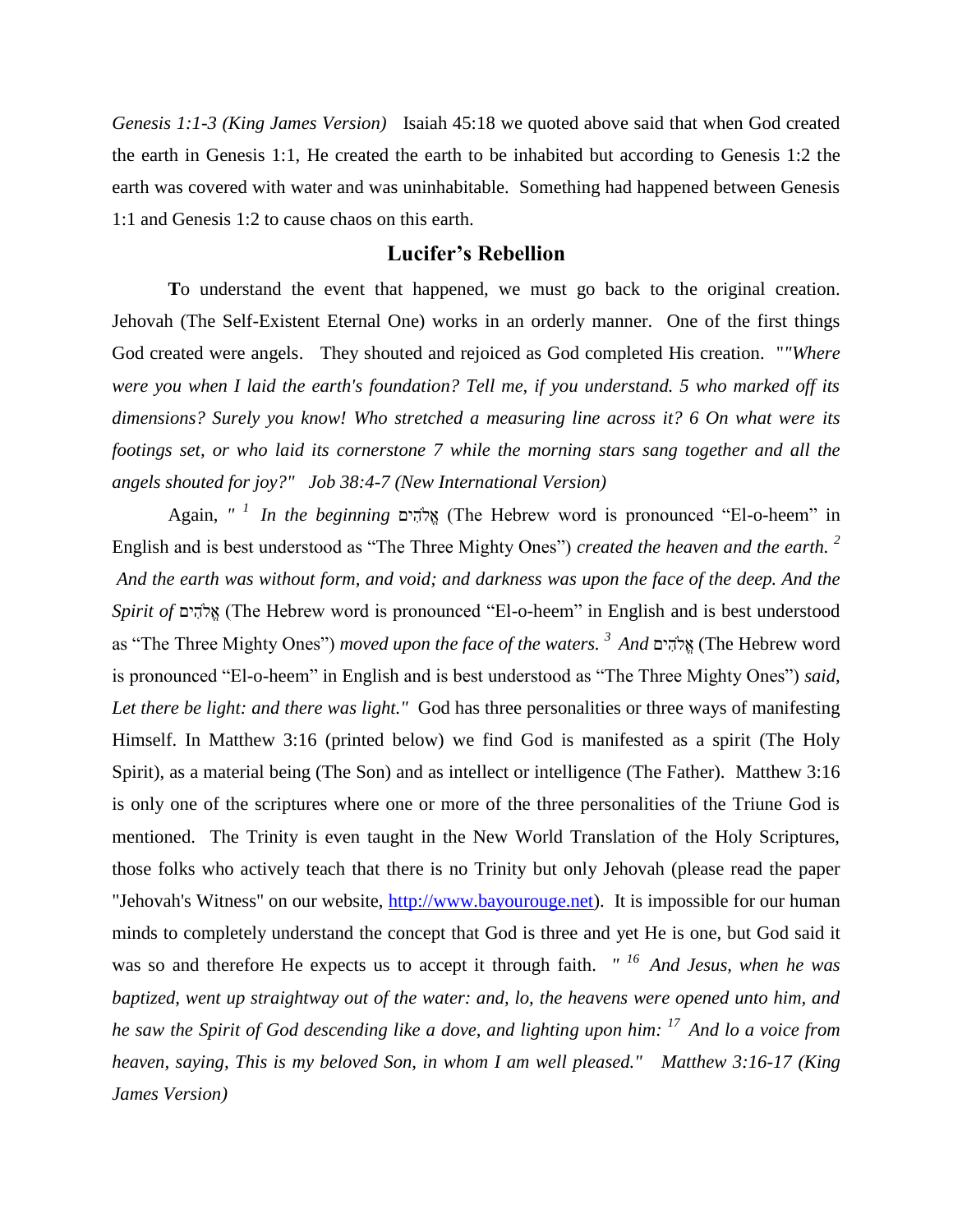After God completed His creation, He divided the angels into three groups and assigned three archangels to superintend them. Each of the three archangels was given special powers in order to superintend the realm over which they were responsible. Over the material part of His kingdom, He placed the archangel Lucifer (Isaiah 14:12). Over the spiritual phase of His kingdom, He placed the archangel Michael (Jude 1:9). He placed the archangel Gabriel over the intellect of His kingdom (Daniel 8:15-17 & Luke 1:19). After an unknown period of time, Lucifer convinced the angels under his influence to join him in a rebellion against God (Isaiah 14:12-14). *"You were anointed as a guardian cherub, for so I ordained you. You were on the holy mount of God; you walked among the fiery stones. 15 You were blameless in your ways from the day you were created till wickedness was found in you. (Ezekiel 28:14-15 (New International Version)* 

Again, we find in the book of Isaiah, chapter 45, verse 18 that God created the earth to be inhabited. But after an unknown period of time, Lucifer convinced the angels under his influence to join him in a rebellion against God (Ezekiel 28:14-17). When God drove Lucifer and the rebellious angels from the Third Heaven, they returned to the earth and took out their anger like a spoiled, angry child would run around the house kicking over the furniture. They destroyed the perfect creation of God thinking that they were destroying God's plan to have a perfect people live in a perfect land.

Again, the original manuscripts that composed the Bible are a divine blueprint. They explain how God will one day live and fellowship with perfect people who will inherit a new, perfect earth (Revelation chapters 21 and 22). These residents will have chosen to return love to God of their own free will by obeying His call. They pray, repent and confess their sins and while looking in faith to Calvary, ask that the payment Jesus Christ gave on the cross pay for the sin debt they owe. Lucifer and the rebellious angels under his influence did not destroy God's plan. God's plan will still be fulfilled. " *3 And I heard a loud voice from the throne saying, "Now the dwelling of God is with men, and he will live with them. They will be his people, and God himself will be with them and be their God. <sup>4</sup>He will wipe every tear from their eyes. There will be no more death or mourning or crying or pain, for the old order of things has passed away." Revelation 21:3-4 (New International Version)* 

Lucifer and the fallen angels became usurpers of the material part of God's kingdom after the rebellion. Lucifer temporarily rules this earth under the permissive will of God. Even Jesus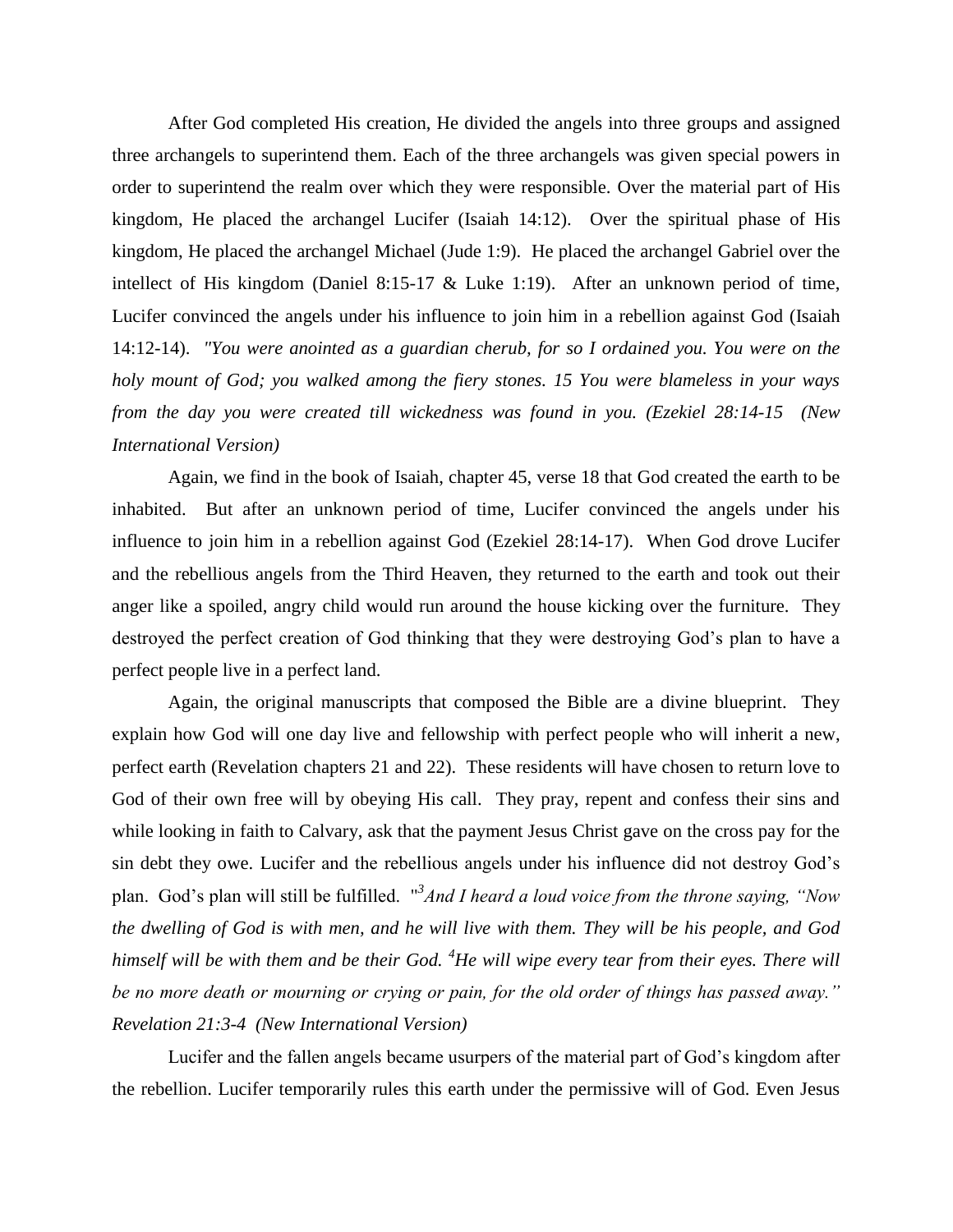Christ recognized Lucifer in John 12:31-32, John 14:30-31 and John 16:7-11 as the prince of this world.

*"31 Now is the judgment of the world; now will the prince of the world be cast out. 32 And I, if I be lifted up from the earth, will draw all things to myself." John 12:31-32 Confraternity–Douay Version (Saint Joseph New Catholic Edition)*

*" <sup>30</sup>I will not speak with you much longer, for the prince of this world is coming. He has no hold on me, <sup>31</sup>but the world must learn that I love the Father and that I do exactly what my Father has commanded me." John 14:30-31 (New International Version)*

*" <sup>7</sup>Nevertheless, I tell you the truth: it is to your advantage that I go away, for if I do not go away, the Helper will not come to you. But if I go, I will send him to you. <sup>8</sup>And when he comes, he will convict the world concerning sin and righteousness and judgment: <sup>9</sup>concerning sin, because they do not believe in me; <sup>10</sup>concerning righteousness, because I go to the Father, and you will see me no longer; <sup>11</sup>concerning judgment, because the ruler of this world is judged." John 16:7-11 (English Standard Version)*

Although Lucifer stands condemned, his momentum will not be slowed down until Christ returns back to this earth at the end of the seven years of the Great Tribulation (Revelation 19:11 through Revelation 20:3) and has Lucifer thrown into ταρταρόω (pronounced tar-tar-o'-o in English). That Greek name for that abyss is found in 2nd Peter 2:4 and was mistranslated "Hell". *"1And I saw an angel coming down out of heaven, having the key to the Abyss and holding in his hand a great chain. <sup>2</sup>He seized the dragon, that ancient serpent, who is the devil, or Satan, and bound him for a thousand years. <sup>3</sup>He threw him into the Abyss, and locked and sealed it over him, to keep him from deceiving the nations anymore until the thousand years were ended." (Revelation 20:1-3 New International Version)*

Lucifer (Satan) will be confined in a bottomless pit or abyss (a pit that has no boundaries and can enlarge itself as more lost people are confined in it in torments) for almost 1,000 years. "<sup>1</sup> And I saw an angel coming down out of heaven, having the key to the Abyss and holding in his *hand a great chain. <sup>2</sup>He seized the dragon, that ancient serpent, who is the devil, or Satan, and bound him for a thousand years. <sup>3</sup>He threw him into the Abyss, and locked and sealed it over him, to keep him from deceiving the nations anymore until the thousand years were ended. After that, he must be set free for a short time." Revelation 19:1-3 (New International Version)*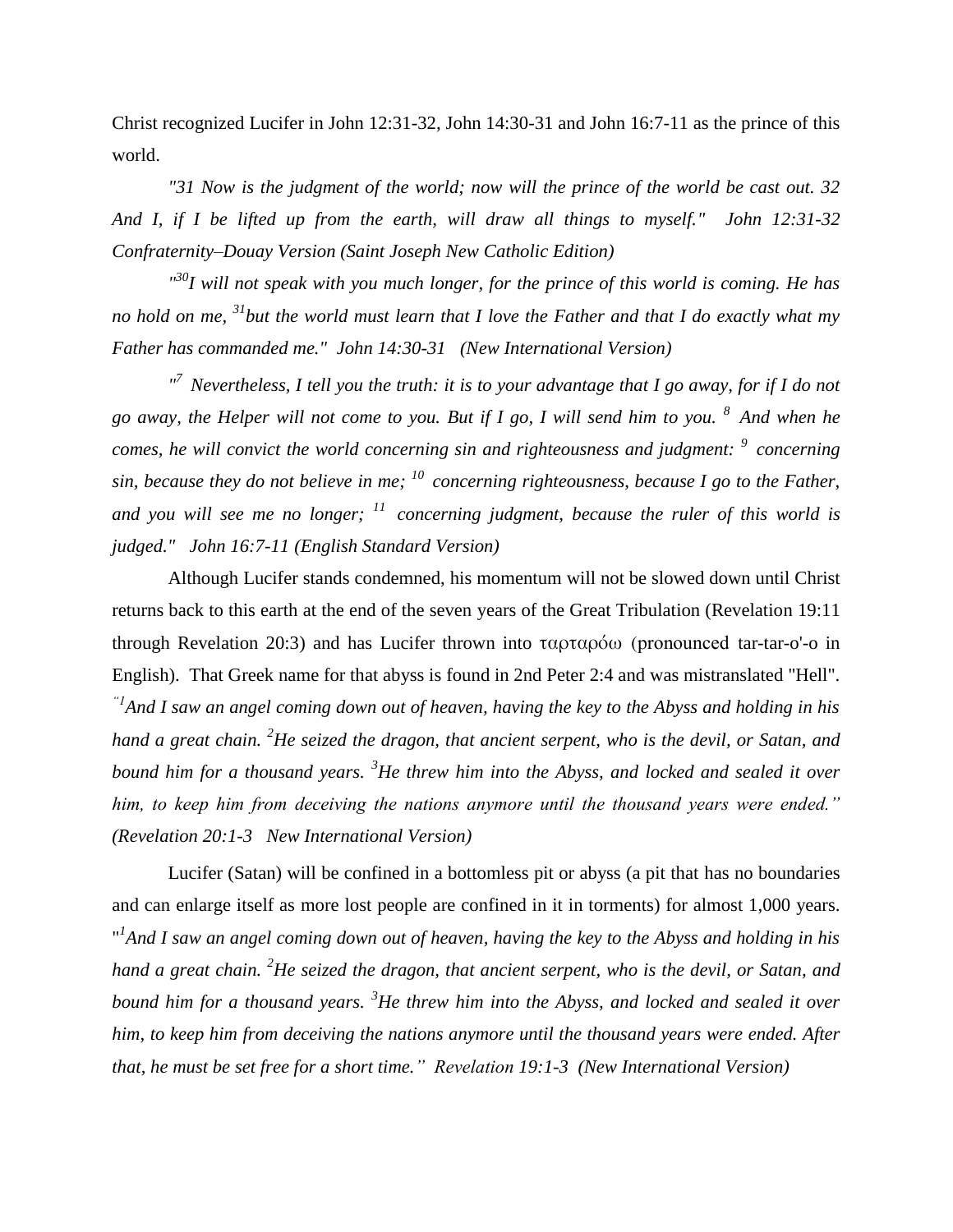According to Revelation 19:20, Jesus Christ will first cast the Anti-Christ and the false prophet into the Pool of Fire. At that time, according to the next chapter (Revelation 20:1-3), Lucifer (Satan) will be confined in a bottomless pit or abyss (a pit that can enlarge itself as more lost people are confined in it) for almost 1,000 years in torments. Near the end of the 1,000 year reign of Christ on this earth from Jerusalem, Lucifer or Satan will be loosed for a short time and will organize an army of the lost people who will be born during the 1,000 years. His intent will be to attack Jesus Christ who will be occupying and reigning from the city of Jerusalem.

Please notice that there will be so many people who are born during the Millennial reign of Christ who remain lost, that when they are organized into an army by Satan, they will be as numerous as the sand of the seashore. *" <sup>7</sup>When the 1,000 years are completed, Satan will be released from his prison <sup>8</sup>and will go out to deceive the nations at the four corners of the earth, Gog and Magog, to gather them for battle. Their number is like the sand of the sea. <sup>9</sup>They came up over the surface of the earth and surrounded the encampment of the saints, the beloved city. Then fire came down from heaven and consumed them. <sup>10</sup>The Devil who deceived them was thrown into the lake of fire and sulfur where the beast and the false prophet are, and they will be tormented day and night forever and ever." Revelation 20:7-10 (Holman Christian Standard Bible)*

Then, according to Revelation 20:10 Satan will be confined in Gehenna, the Lake of Fire and Brimstone. It is important that we recognize that the White Throne Judgment will not take place until after all this happens so, therefore, this will be only the third time someone is sent to Gehenna, the Lake of Fire. Those three, the Antichrist, the False Prophet and Lucifer, will precede the lost and the fallen angels who will still be confined in Tartarus. Those confined in Tartarus must face the White Throne Judgment where each of the lost will find out their punishment, based upon the sins they committed while they were on this earth. That is why we advise those who reject Jesus Christ's offer to pay their sin debt, that they should sin as little as possible since they will pay for each sin, themselves, for eternity!

*" <sup>15</sup>And whosoever was not found written in the book of life was cast into the lake of fire." Revelation 20:15 (King James Version)* 

*" <sup>31</sup>It is a fearful thing to fall into the hands of the Living God. Hebrews 10:31 (English Standard Version)*